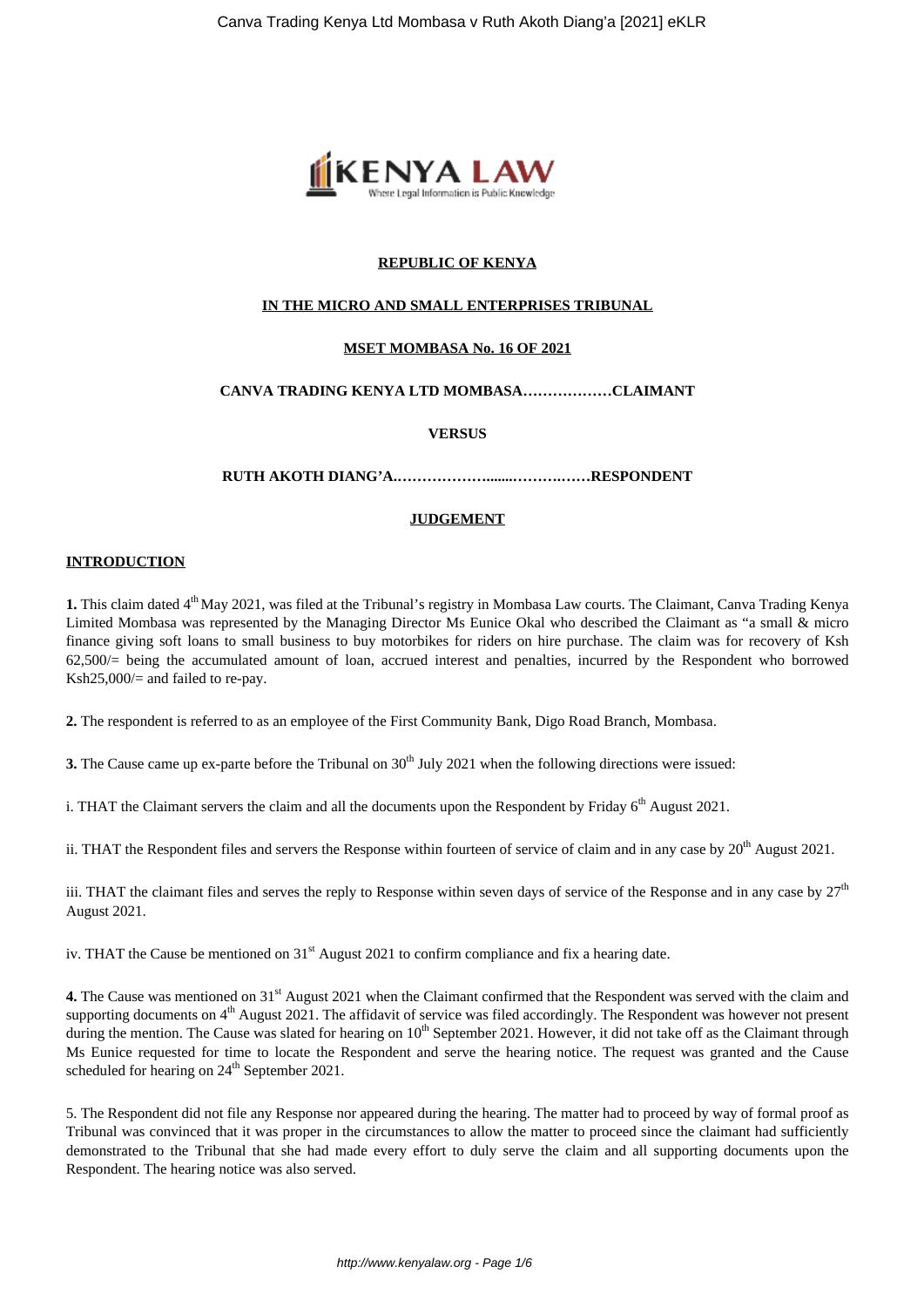## **THE CLAIMANT'S CASE**

6. The Claimant avers that the Respondent applied for a soft loan of **Ksh25,000/=**from the Claimant, the **Canva Trading Kenya** Ltd which was approved and disbursed on  $27<sup>th</sup>$  January 2020. The Respondent was to repay by  $27<sup>th</sup>$  March 2020.

7. In addition, the Claimant avers that the loan was disbursed to the Respondent subject to a charge of 10% interest per month for a period of two months. Further, that as at the time of filing this claim the Respondent had not repaid the loan as per the payment schedule, thus attracting interest and penalties to a tune of **Ksh 62,500/=.**

8. She finally submitted that the Claimant is entitled to costs of this Cause as it had incurred more expenses while trying to locate the Respondent to serve her with the claim.

## **ISSUES FOR DETERMINATION**

9. Arising from the claim and the oral evidence at the formal proof hearing, the following issues presented themselves for the determination by this Tribunal;

a) Whether the Respondent was served with the claim.

b) Whether the Respondent obtained a loan of Ksh. 25,000/= from the Claimant.

c) Whether the **10%** interest charged by the Claimant on the borrowed amount of **Ksh 25,000/=** for a period of two months was justified.

d) Whether the Claimant Canva Trading Kenya Limited-Mombasa was entitled to demand as it did the **Ksh62,500/=** being the principal sum, accrued interests and penalties charged on the borrowed principal sum of **Ksh25,000/=.**

e) Who bears the cost of this claim"

## **DETERMINATION AND FINAL ORDERS**

#### **The right to be heard**

10. The first issue is whether the Respondent was granted the right to be heard. The Tribunal grappled with this issue as it is a Constitutional right for the Respondent to be accorded the right to be heard.

11. The Tribunal notes that the Claim was served upon the Respondent. Further, the hearing notice was also served upon the Claimant. The Respondent however did not file the Response nor attended the hearing of the suit. No explanation was given for failure to file the Response. Further, no explanation was given for failure to attend the hearing of this suit by the Respondent or his Representative.

12. The Tribunal heard from Ms Eunice that she had made numerous calls upon the Respondent. She told this tribunal how she sought the assistance of the guarantor to urge the Respondent to file the Response and to attend the court on diverse dates when called upon all in vain.

13. The Tribunal underscores the right to be heard as was held by the Supreme Court of India in *Sangram Singh v Election TribunalKoteh***1955 AIR 425**thus:-

*"[T]here must be ever present to the mind the fact that our laws of procedure are grounded on a principle of natural justice which requires that men should not be condemned unheard, that decisions should not be reached behind their backs, that proceedings that affect their lives and property should not continue in their absence and that they should not be precluded from participating in them. Of course, there must be exceptions and where they are clearly defined they must be given effect to. But*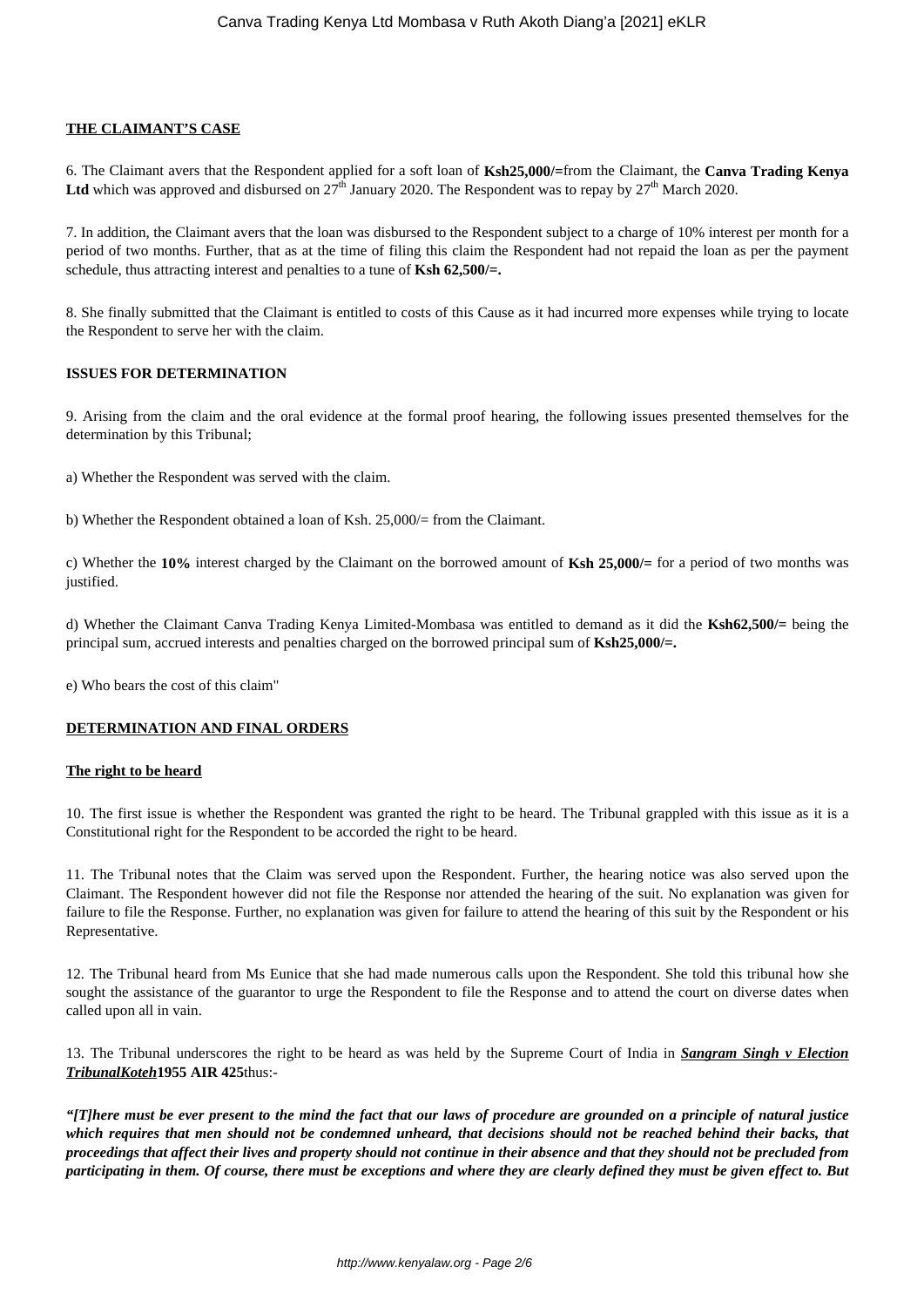## *taken by and large, and subject to that proviso, our laws of procedure should be construed, wherever that is reasonably possible, in the light of that principle."*

14. Every party in a case has a right to be heard and subsequently, that right should not be denied unless there are very good reasons for doing so. The Tribunal having considered the facts and prevailing circumstances set the suit for formal proof hearing on 24<sup>th</sup> September 2021. The Tribunal was convinced that Respondent was served with the claim and was accorded reasonable time to file and serve the Response. It cannot therefore be said that the Respondent was denied the Constitutional right to be heard.

*15.* In allowing this suit to proceed to formal proof hearing, the Tribunal was also guided by the Constitutional principles of the right to be heard and the reasoning of the appellate court in *James Kanyiita Nderitu & Another [2016] eKLR*, where the Court of Appeal stated thus:

*"From the outset, it cannot be gainsaid that a distinction has always existed between a default judgement that is regularly entered and one which is irregularly entered. In a regular default judgement, the defendant will have been duly served with summons to enter appearance or to file defence, resulting in default judgment.*

**16.** This point is further emphasised by *Ojwang, J (as he then was) in Mungai –vs- Gachuhi and Another [2005] eKLR* c**ited** with approval in the case of **Signature Tours & Travel Limited -V- National Bank of Kenya Limited** [2017] eKLR **when he stated as follows:** 

"**a court decision stands as a final decision only when a proper hearing has taken place and the parties and those who ought to be enjoined as parties have been fully heard and their representations concluded, unless they elect to forgo the opportunity."**

17. The Tribunal is guided by the Constitutional principles of the right of a party to be heard while noting that this right should not create injustice and prejudice to others. Having found that there was proper service and that there was no justification for the failure to file the Response and attend the hearing of the suit, the Tribunal was convinced that it was proper and justifiable in the circumstances to allow the matter to proceed to formal proof on  $10<sup>th</sup>$  September 2021.

# **Loan advanced**

18. As to whether the Respondent obtained a Ksh. 25,000/= loan from the Claimant, the Claimant relied on a loan agreement dated  $27<sup>th</sup>$  January 2020. The agreement was signed by the Respondent on  $27<sup>th</sup>$  January 2020. Other terms of the contract including the 10% interest rate payable per month for a period of two months were set out. The form was marked in red ink "*approved 25,000/= and disbursed 25,000/=*." No evidence was presented to the contrary. We therefore find that the Claimant granted the Respondent a loan facility of Ksh. 25,000/=.

## **Interest charged**

19. The Tribunal while considering the claim herein was concerned that the principal sum of Ksh.25,000/= advanced on  $27<sup>th</sup>$  January 2020 had attracted interest and penalties to the tune of Ksh. 62,500/= in 15 months. In **Pius Kimaiyo Lagat v Co-operative Bank of Kenya Limited** [2017] eKLR, the Court of Appeal was confronted with a related challenge and ruled thus:

**"There is a perennial vexing nightmare for borrowers who take a relatively small loan from a lending institution, but few years down the line, the institution drops a bombshell of a demand for the immediate payment of a colossalsum, literally bankrupting the borrower, if not confining him/her to a hospital bed due to depression. The main bones of contention are invariably; uncertainty of lending terms and documentation, fluctuating rates of interest, penalty interest, default charges, interests on arrears, additional interest,commissions,bank charges,Bank statements or lack of them,among others which may or not have been part of the written contract"**

20. The loan agreement was signed by Respondent on  $27<sup>th</sup>$  January 2020 It is believed the Respondent therefore received Ksh.  $25,000/=$ .

21. Our reading of the agreement is that the Respondent was bound to pay **10%** interest on the loan per month for a period of two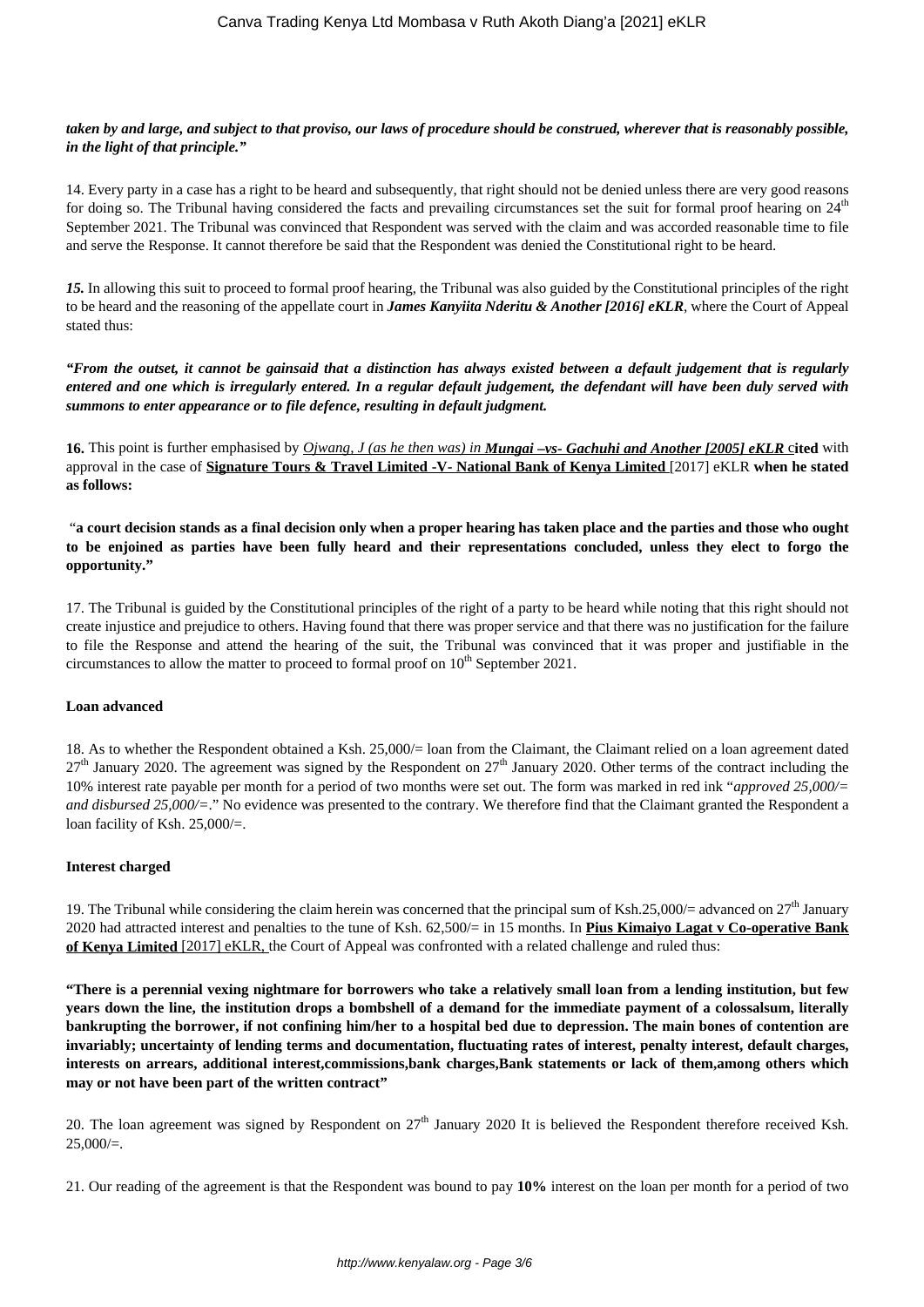months. However, on the face of the Loan agreement and Loan application, we are unable to find the time limit of the defaulting party's' interest rate accrual. We also take note that the interest on the principal sum has increased exponentially and stood at Ksh. 62,500/ $=$  against the principal sum of Ksh. 25,000/ $=$  in 15 months.

22. The Tribunal notes that whereas it *is not for the court to rewrite a contract for the parties*, where a contract between parties is exploitative, courts have not been shy to interfere as held by the Court of Appeal in the case of **National Bank of Kenya Ltd Vs.Pipe plastic Sankolit (K)Ltd Civil Appeal No.95 of 1999.** The court held as follows:

**"a court of law cannot rewrite a contract with regard to interest as parties are bound by the terms of their contract. Nevertheless, courts have never been shy to interfere with or refuse to enforce contracts which are unconscionable, unfair or oppressive due to procedural abuse..."**

23. We hold the view that whereas the parties are bound by their agreements and terms thereto, such terms should apply in accordance with the law and where it is determined to be unfair, unconscionable and oppressive, we should not hesitate to re-state the law so as to protect the interest of the parties and by extension advance the public interest.

24. We therefore find that the interest chargeable without clarity on time limit upon the determination that the loan is nonperforming is unmerited. In the case of **Danson Muriuki Kihara-v-Amos Kuthua Gatungo (2012) eKLR,** the court addressed a related issue thus:-

**"the plaintiff/appellant filed a claim for Ksh.40,000/=plus interest at 50% per month. The matter proceeded to full hearing and the learned trial magistrate entered judgement for Ksh 40,000/= plus cost and interests at court rates. Theappellant appealed against the Judgement on ground that the interest payable was reduced from 50% per month to court rates. The court held that the interest rate of 50% was unconscionableand upheld the decision of allowing interest at Court rates."**

25. Thus, clearly showing that the Court can interfere even where parties have agreed on a rate of interest as long as it is shown that the rate is illegal, unconscionable or oppressive. We therefore find that the parties were at liberty to agree on the interest rate chargeable for a determinable period of time and that once the loan is non performing, it shall be subject to the limitations set out under the *in duplum rule.* 

#### **Amount due and interest payable**

26. As regards the third issue, the Tribunal was concerned by the finding that theRespondent's debt rose exponentially from the principal sum of **Ksh25,000/=** to the current **Ksh62,500/=**before this claim was filed.

27. It was apparent that the Claimant demanded more than 2 times the principal amount borrowed by the Respondent.

28. Therefore, in order to make a just determination of this issue, the Tribunal had to rely on the principles of lending by financial institutions drawn from Section 44A of the Banking Act which provides statutory application of the *Induplum rule.* For clarity, we cite the Court of Appeal in **Kenya Hotels Ltd Vs. Oriental Commercial Bank Ltd (Formerly Known as Delphis Bank Limited) (2019)** eKLR,which stated that the rule is to the effect that interest ceases to accumulate upon any amount of loan owing once the accrued interest equals the amount of loan advanced...''

29. It was observed by the Court of Appeal that the principle of *Induplum* has been applied by the courts with reasonable degree of consistency citing the following cases;

## **1) Lee G. MuthogaV.Habib Zurich Finance (K) Limited (2016)**

2) **Mwambeja Ranching Company limited & another V.Kenya National Capital Corporation (2019)eKLR**, just to cite a few where the In duplum rule has been invoked.

**30.** Similarly, in the most recent case, the Court of Appeal in **Housing Finance Company of Kenya Limited v ScholarsticaNyaguthii Muturi & Another [2020] e KLR reiterated the application of the rule thus:**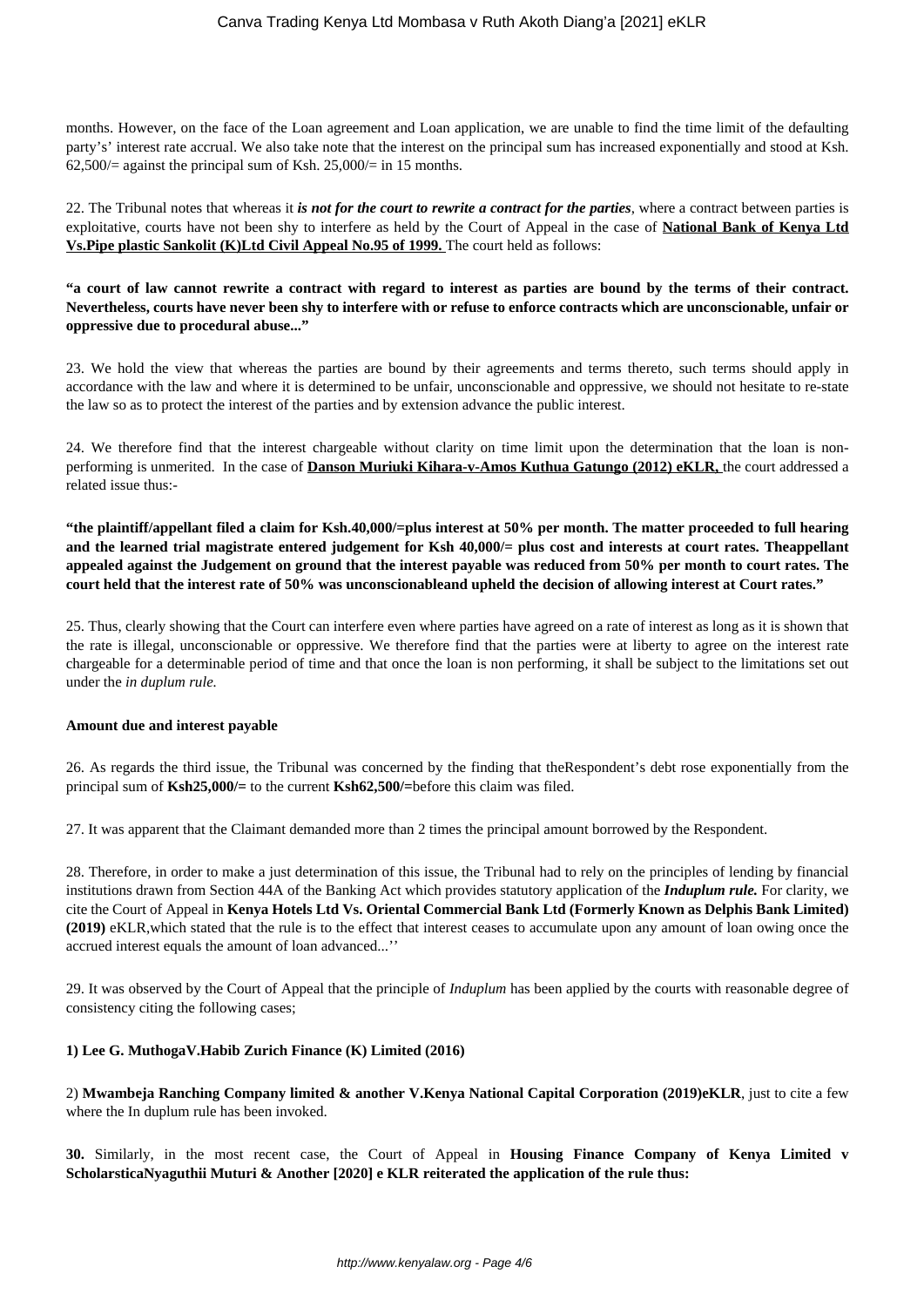**"As we have shown section 44A of the Banking Act came into force on the 1st May, 2007. That provision of law sets up the maximum amount of money a banking institution that grants a loan to a borrower may recover on the original loan. The banking institution is limited in what it may recover from a debtor with respect to a non performing loan and the maximum recoverable amount is defined as follows in section 44A(2):***"***The maximum amount referred in subsection (1) is the sum of the following –**

a) **The principal owing when the loan becomes non -performing;**

b) **Interest, in accordance with the contract between the debtor and the institution, not exceeding the principal owing when the loan becomes non- performing; and**

**c) Expenses incurred in the recovery of any amounts owed by the debtor.**

**By that provision if a loan becomes non -performing and the debtor resumes payment on the loan and then the loan becomes non performing again the limitation under the said paragraphs shall be determined with respect to the time the loan last became non performing."**

31. The rationale for this rule is therefore to safeguard the interests of the parties against any form of injustice, oppression or exploitation as they perform their contractual obligations. Despite their right to freely contract, they must at all material times put themselves into an inquiry on the existence and the potential application of the rule.

32. An analysis of the foregoing rule and its safeguards, leads the Tribunal to make a determination of this claim guided by the provisions of S.44A of the Banking Act which sets the maximum amount of money a banking institution that grants a loan to the borrower. The Claimants by their own description consider themselves small and micro finance institution, we are of the considered view that the Claimant herein should also abide by the *Induplum* rule as required of any financial institution.

33. This Tribunal is therefore persuaded that the Claimant is not entitled to the ksh.62,500/= since this amount is more than double the principal amount it disbursed to the Respondent. The Tribunal is equally persuaded that the 10% interest rate chargeable is only applicable for a determinable period subject to the *in duplum* rule set out above.

#### **Costs**

34. On the issue of costs, the Tribunal notes that the Claimant has encountered considerable cost in sustaining this claim. We find that it is fair and just to award costs to the Claimant.

#### **Orders**

35. Flowing from the findings, we find that in the interest of justice, the Respondent should pay the Claimant:-

a) Principal sum of Ksh. 25,000/=

b) Interest on (a) above of Ksh.  $25,000/$ =

c) Costs of the suit of Ksh  $10,000/$ 

Those then are the Orders of the Tribunal.

**Dated delivered and signed on this 15th October 2021**

**R. KATINA….........................................................................................[VICE-CHAIR]**